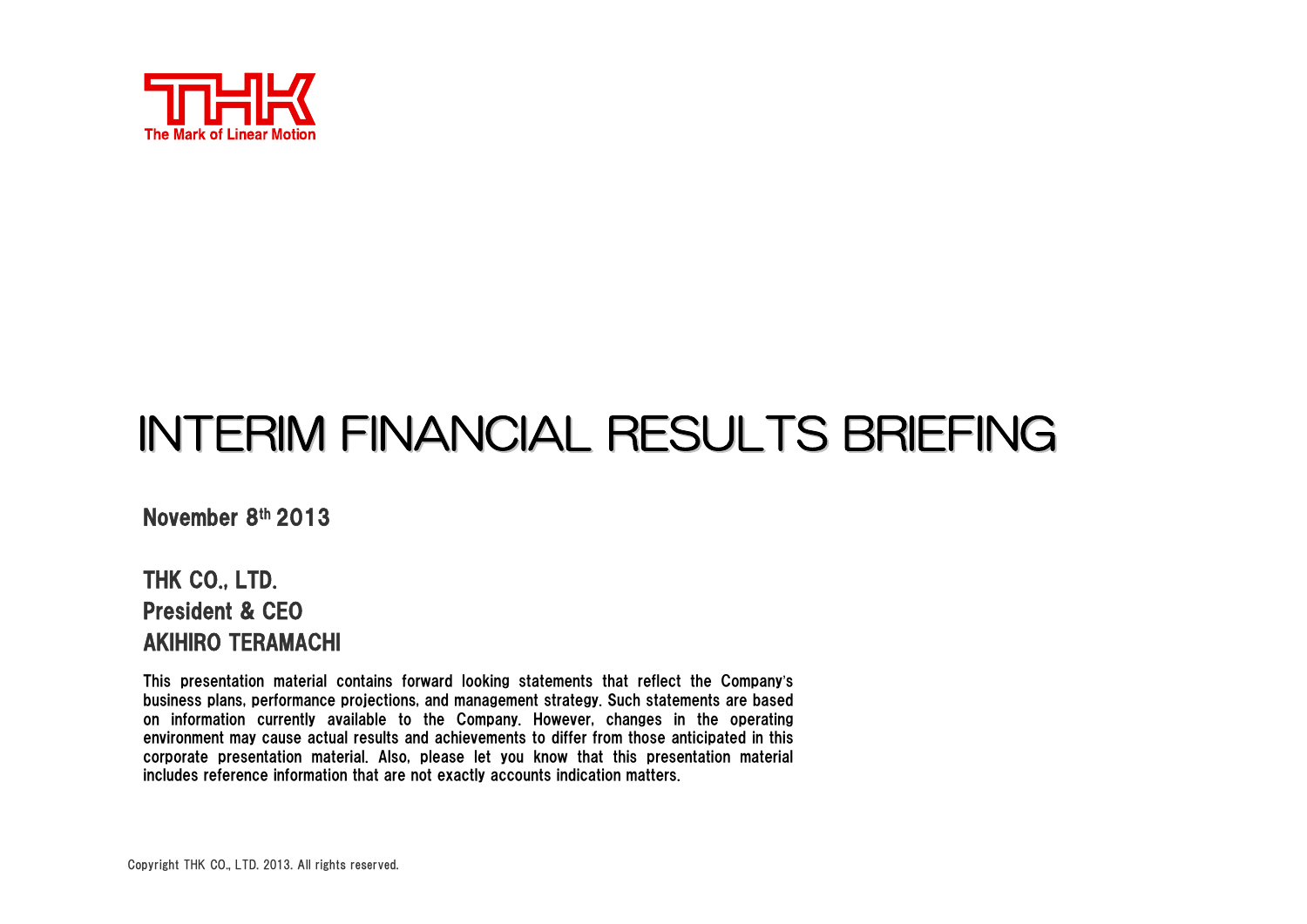

### 1. Financial Results Financial Results  $\sim$ 1st Half of Fiscal Year ending March 2014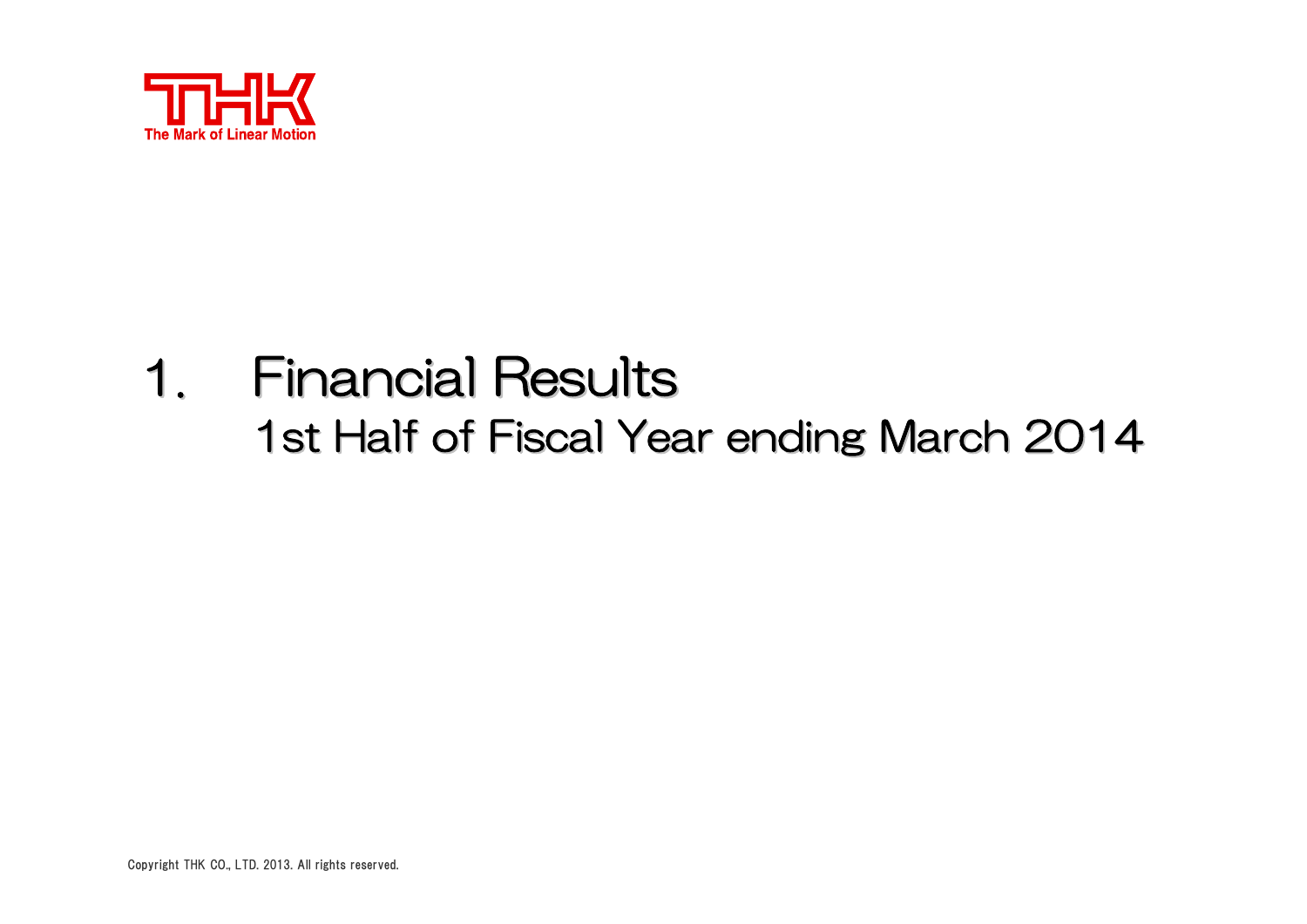# **Financial Highlights**



#### Net sales increased by 1.9% year on year to 89 billion yen

※Geographic sales is based on where our customers are located.

Although electronics-related demand in Japan showed a moderate recovery in the former part of the fiscal 2013 first half, sales in the Japanese market declined year on year as demand in other areas continued to remain sluggish and electronics-related demand decreased from summer 2013 onwards

As for overseas markets, demand for general machinery, electronics and transportation equipment was strong in the Americas. In European markets, demand for electronics and transportation equipment recovered. The Chinese market enjoyed strong demand for small-sized machine tool and transportation equipment in the main.

Overseas sales for the first half of the fiscal year increased year on year owing to these developments as well as to the Japanese yen's year-on-year depreciation against other major currencies

#### Operating income grew by 2.1% year on year to 7.4 billion yen

- Down in variable cost ratio
- Positive effect of the yen's depreciation
- Negative volume effect
- Increase in fixed costs

Although net sales and operating income fell short of the period start plans, ordinary income and net income exceeded the levels projected at the beginning of the current fiscal year

Net sales and operating income failed to reach the levels shown in the Company's plans released in May 2013 as parent company THK alone suffered a demand erosion mainly for electronics-related products. Yet ordinary income and net income exceeded the period start plans owing to a gain on foreign exchange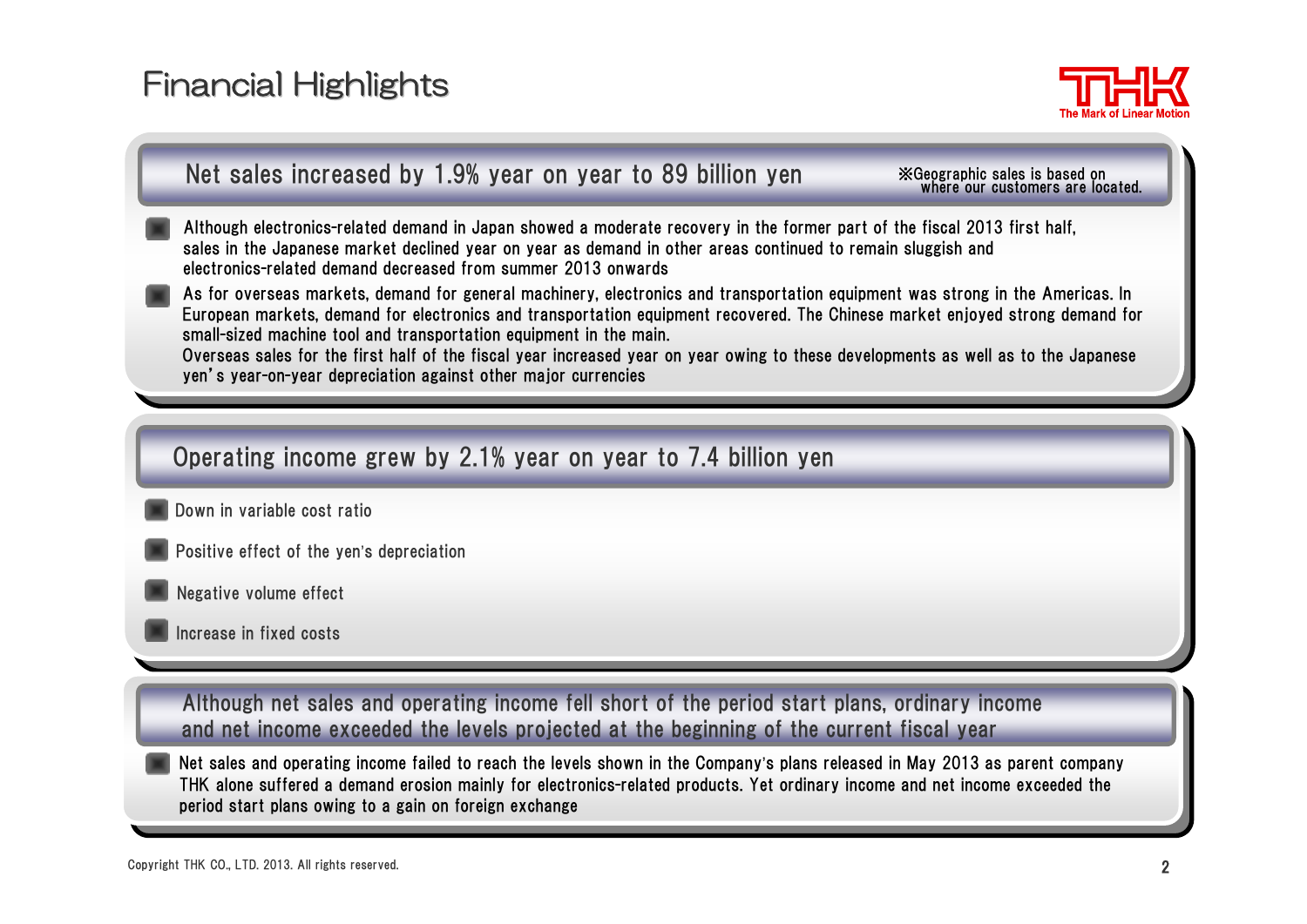# **Trend in Net Sales**





| Asia and other $ Y/Y $ Up                                             |                    | 21.8%                   |  |
|-----------------------------------------------------------------------|--------------------|-------------------------|--|
| ● China (Industrial Equipment)<br><b>O</b> Taiwan<br><b>Singapore</b> | Up<br>Up<br>Down   | 26.7%<br>18.8%<br>16.4% |  |
| Europe   Y/Y                                                          | <b>Up</b>          | 4.2%                    |  |
| •Machine tools<br>General machinery<br><b>OElectronics</b>            | Down<br>Down<br>Up | 12.0%<br>2.4%<br>11.5%  |  |
|                                                                       |                    |                         |  |
| The Americas $ Y/Y $                                                  | Up                 | 21.9%                   |  |
| •Machine tools<br>General machinery<br><b>OElectronics</b>            | Down<br>Up<br>Up   | 16.8%<br>19.7%<br>12.6% |  |
| Japan $ Y/Y $                                                         | <b>Down</b>        | 8.4%                    |  |

※Geographic sales is based on where our customers are located.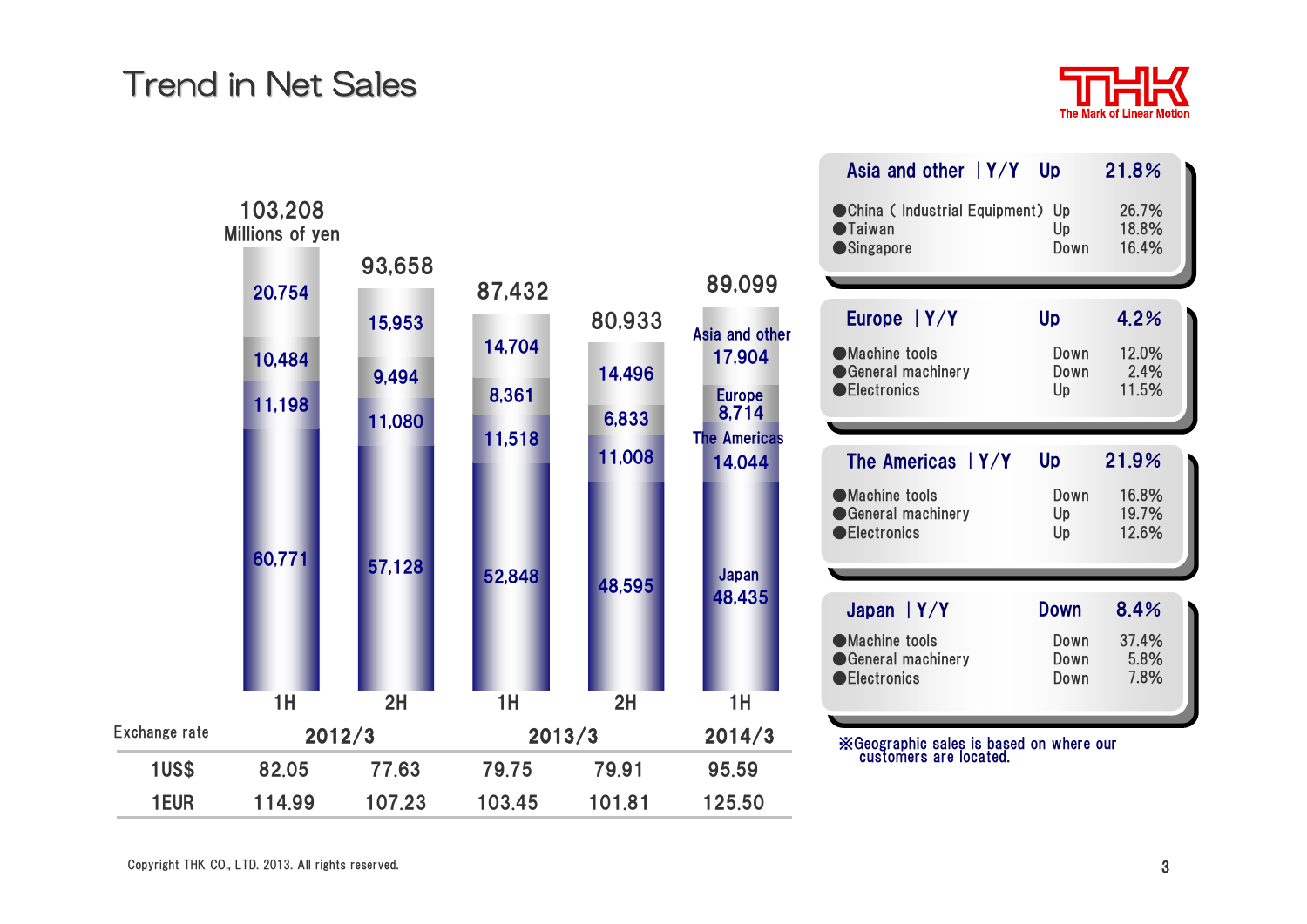# Trends in COGS and SG&A Trends in COGS and SG&A



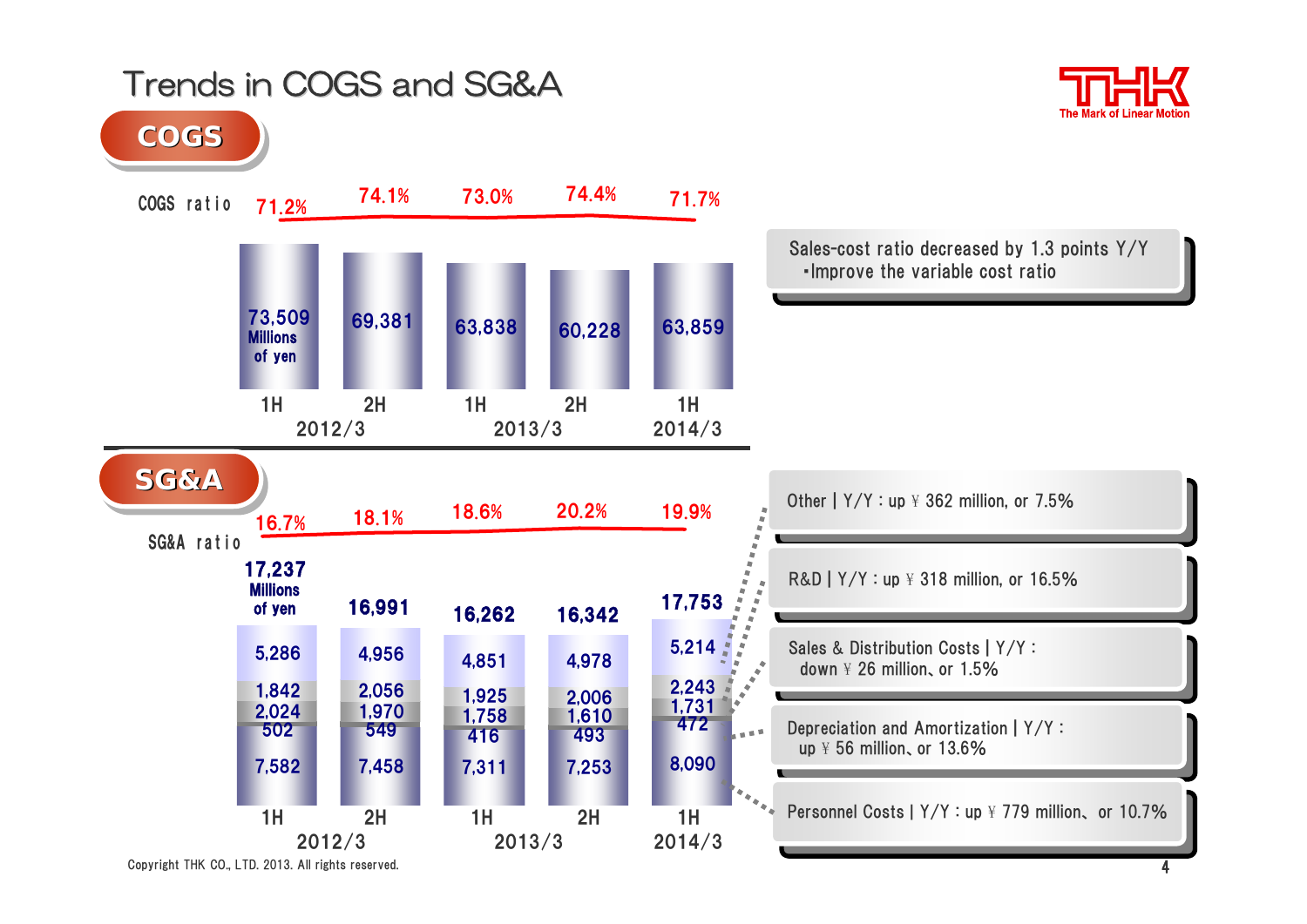

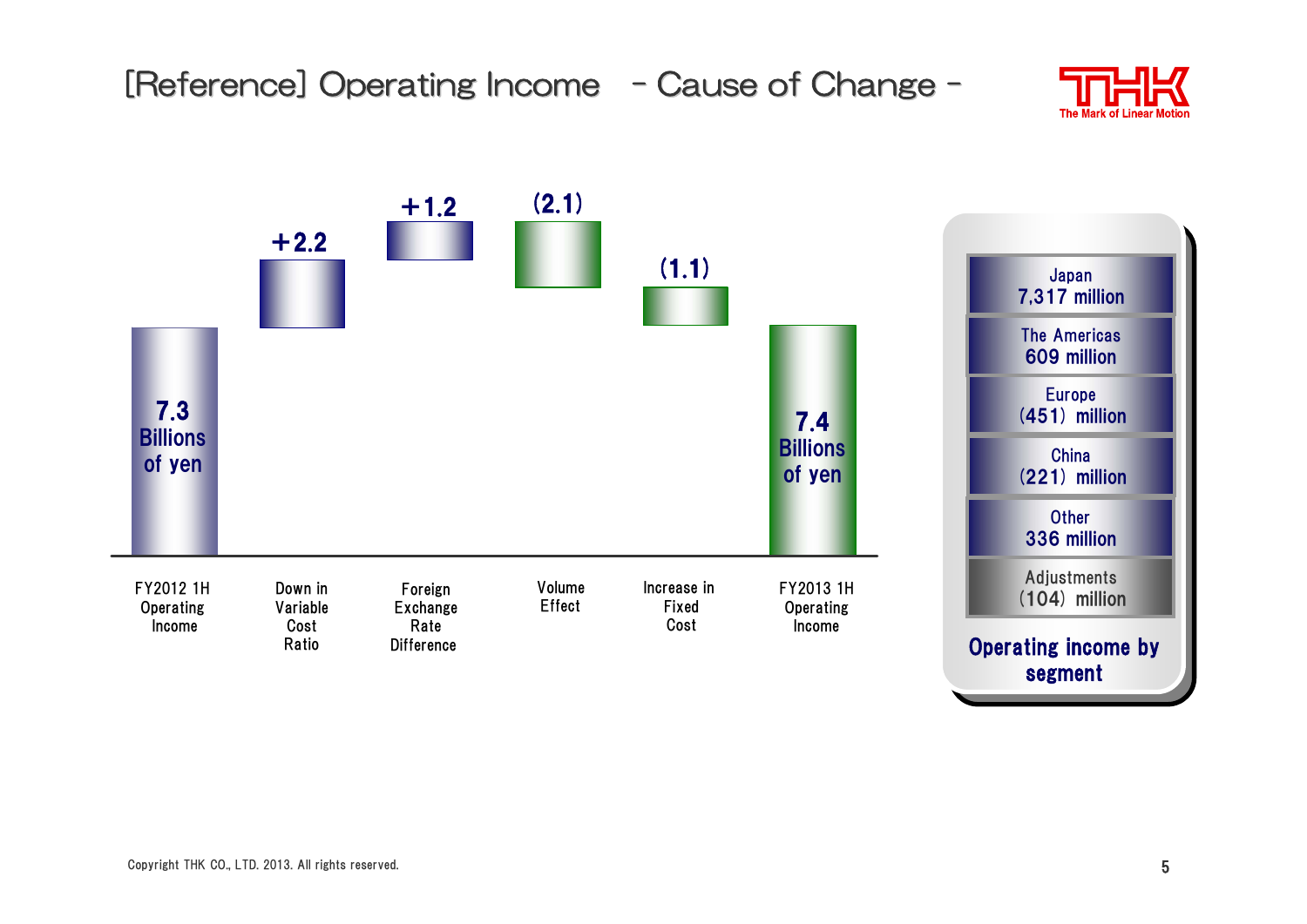### Assets, Liabilities and Net Assets



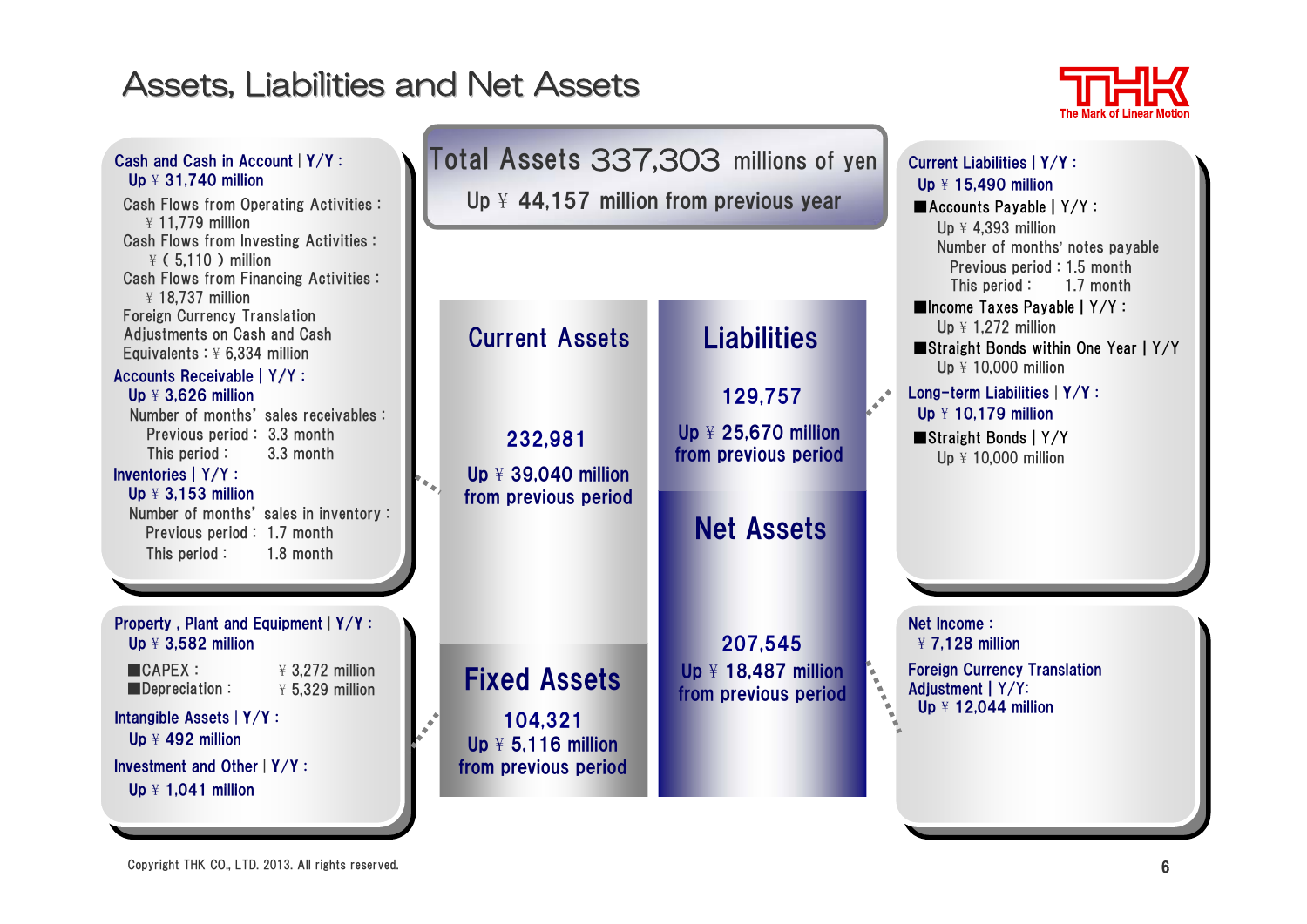

### 2. Current Management Environment . . and Our Strategy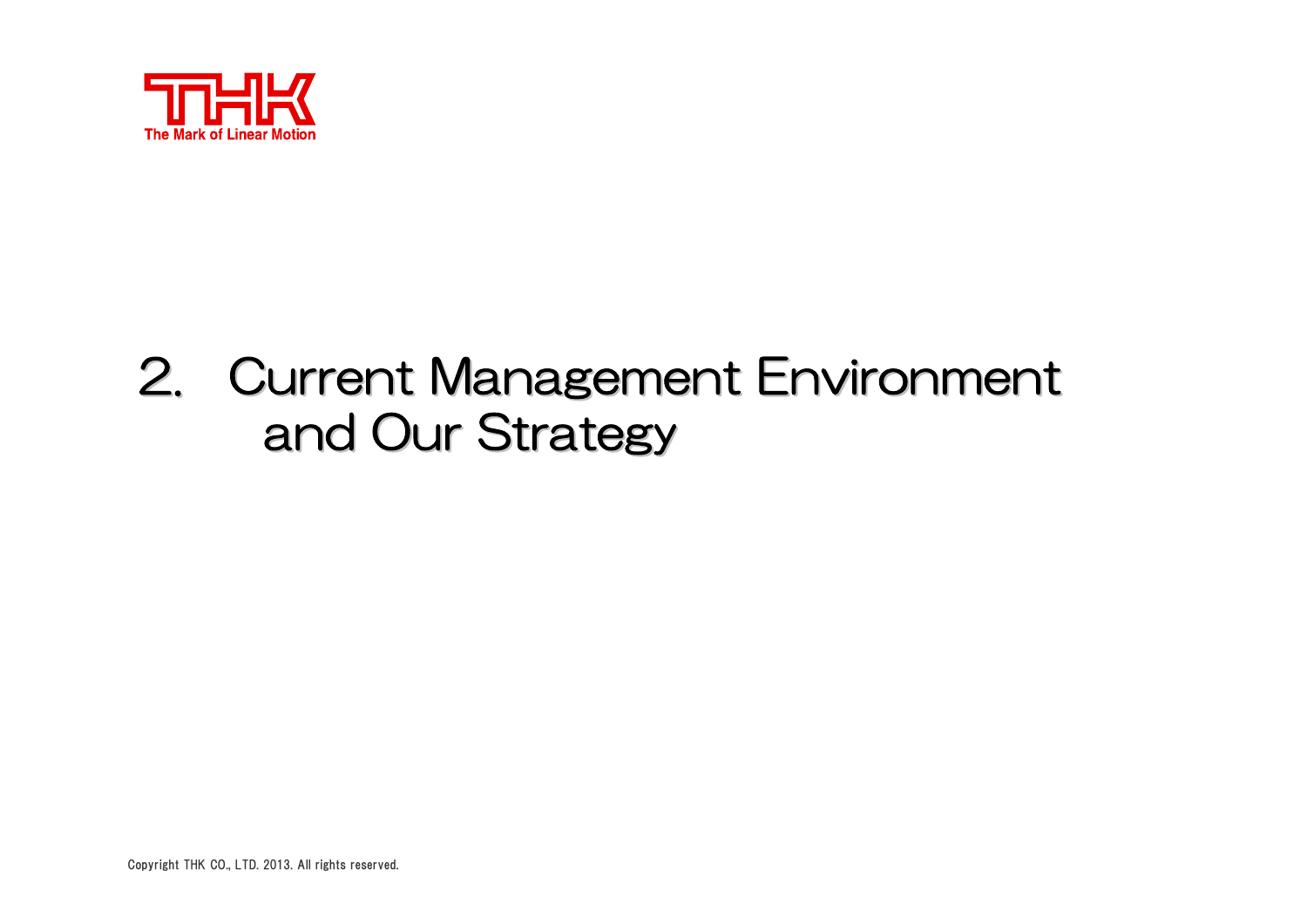# Current Management Environment and Our Strategy



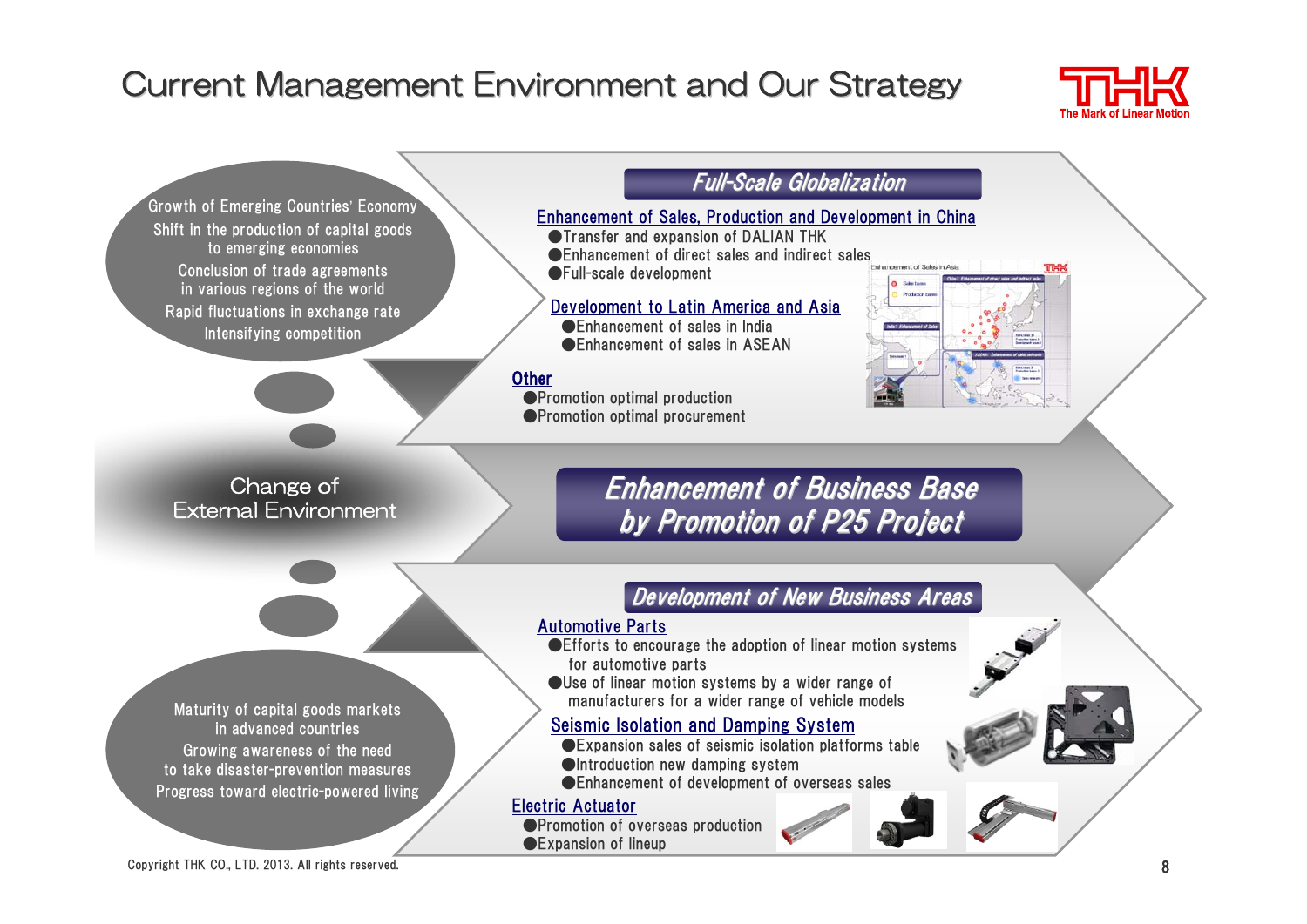

#### 3. **Full-Scale Globalization**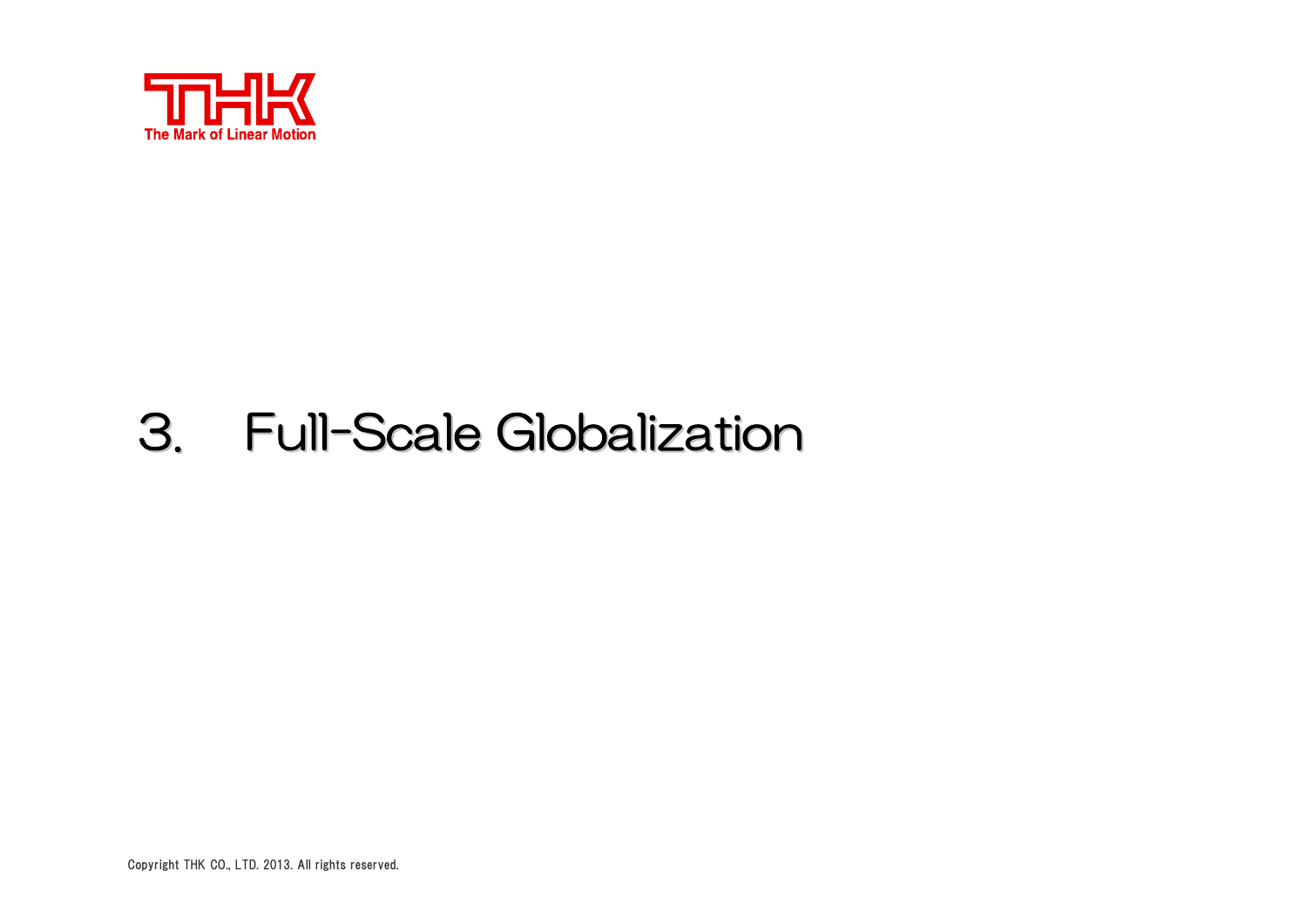### Enhancement of Sales in Asia



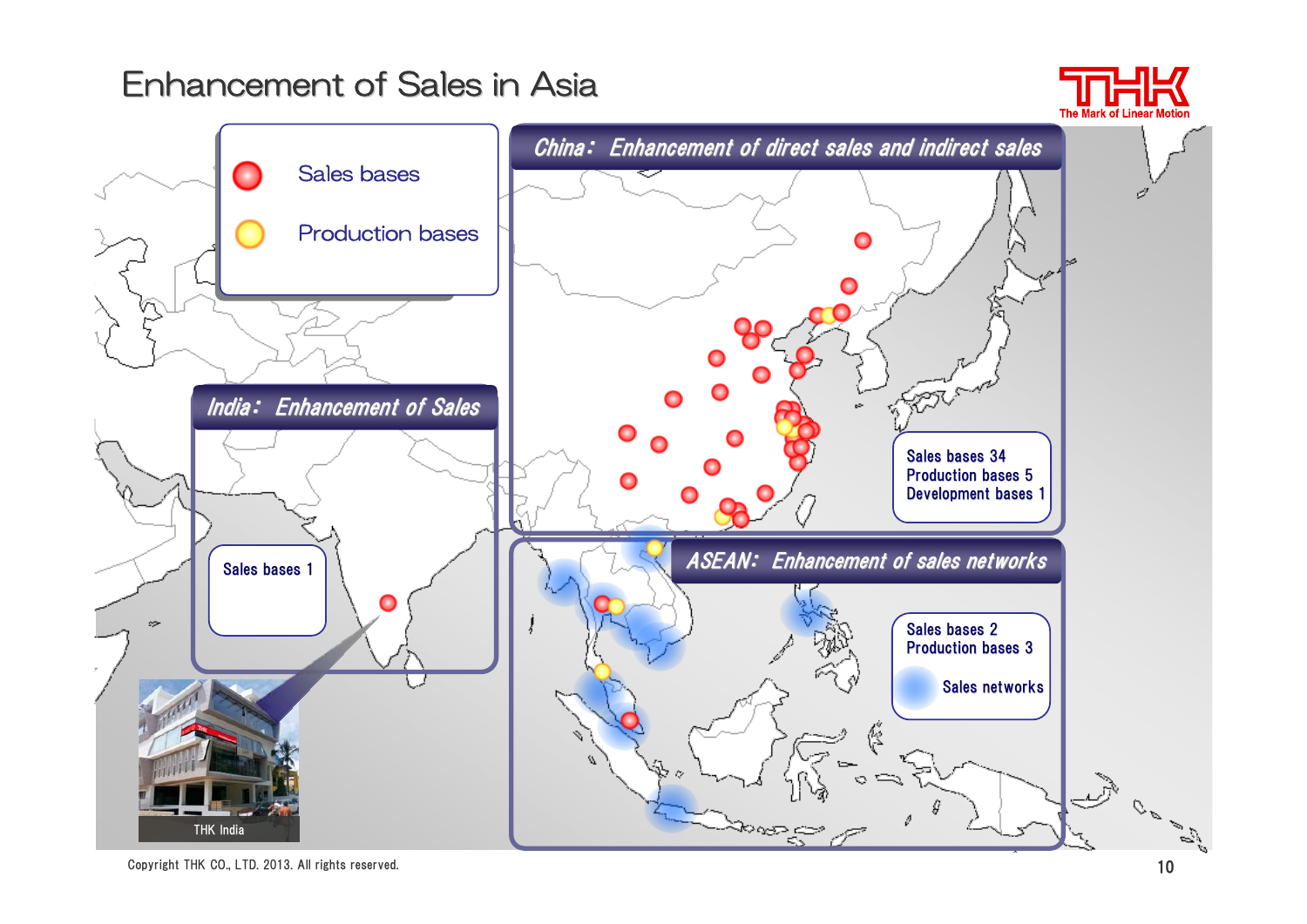# Enhancement of the Global Manufacturing Structure



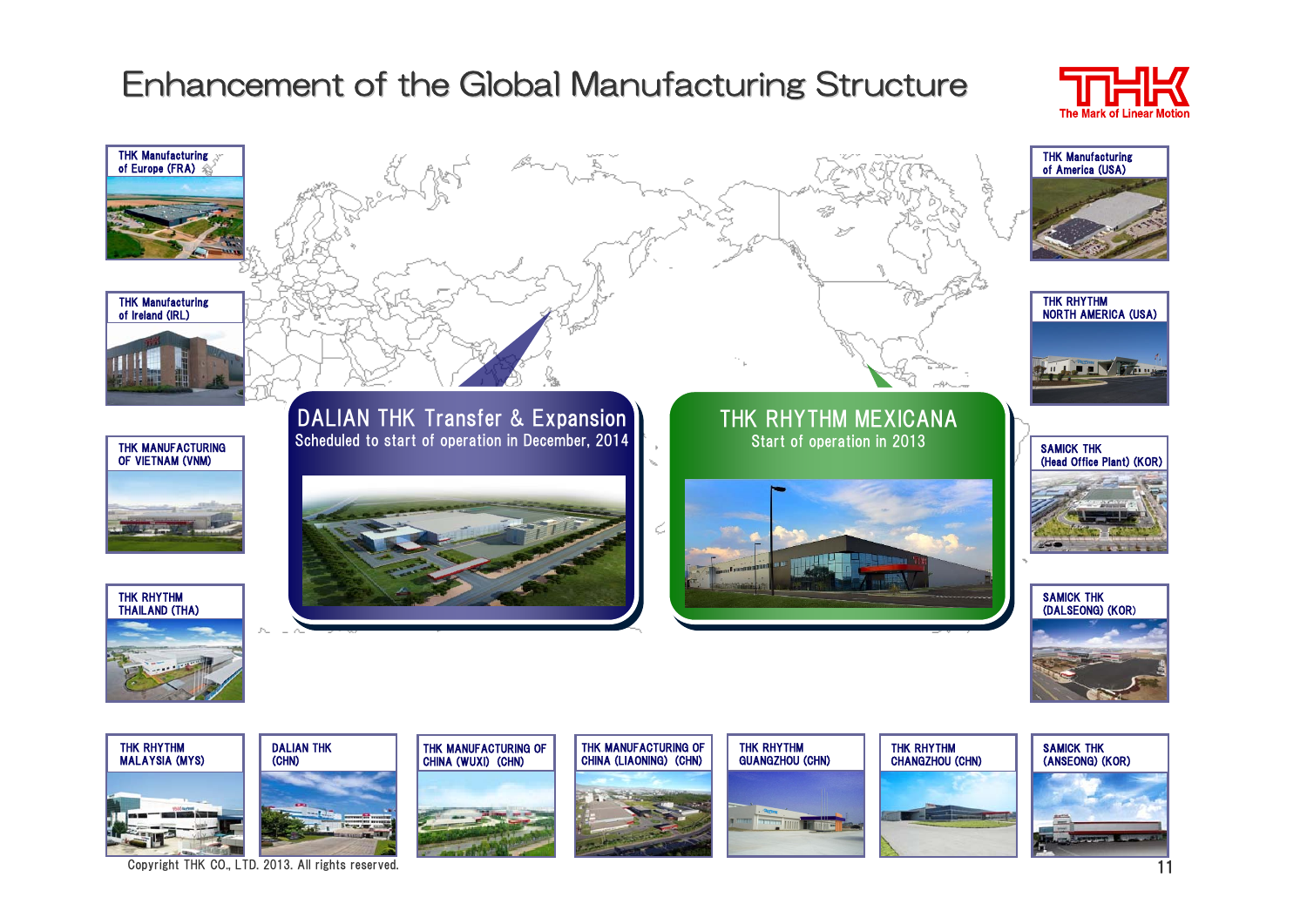

#### 4. Development of New Business Areas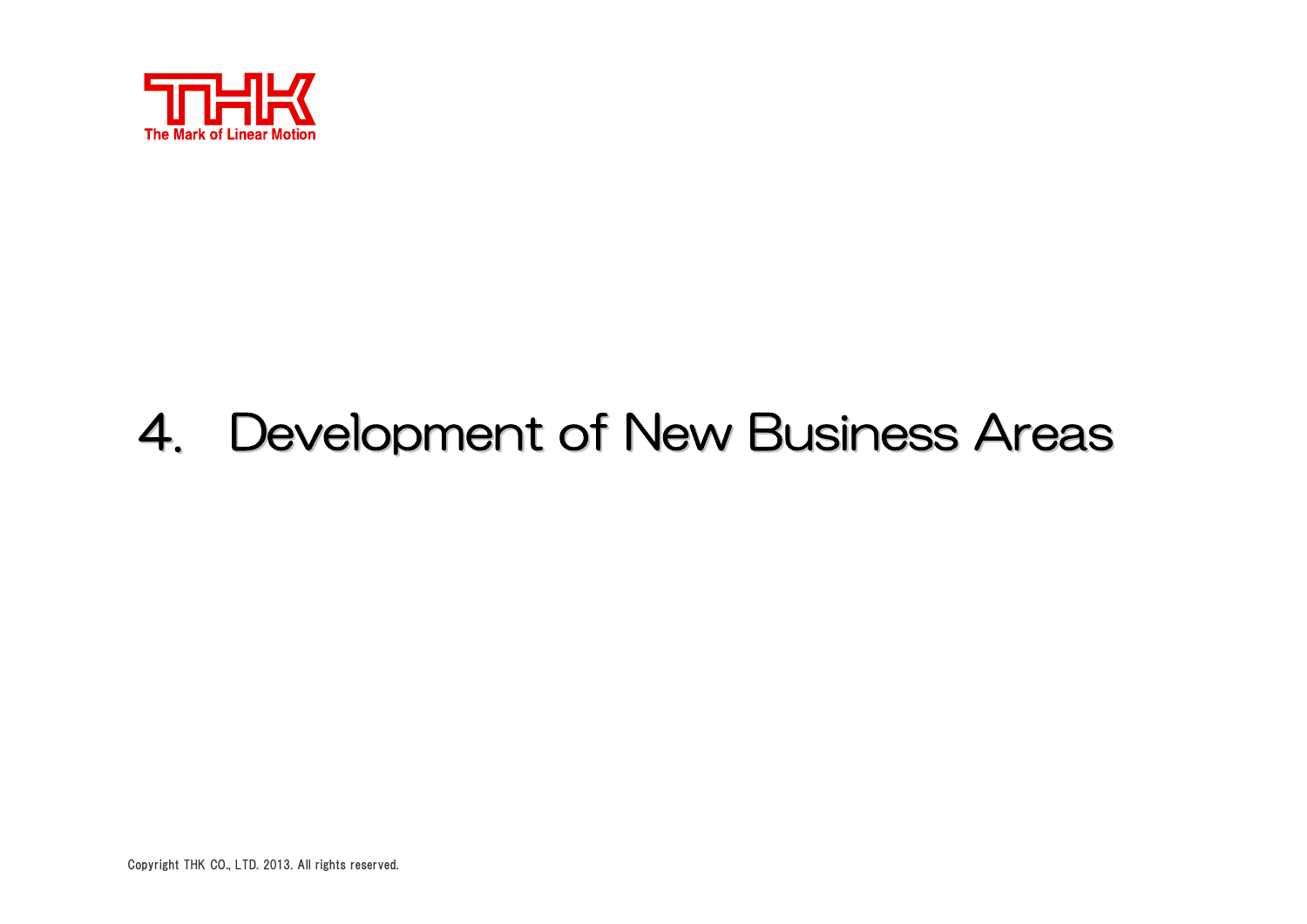# Development of ACE Division



### New Seismic Isolation Platforms Table TGS



The number of adoption grows rapidly



### Seismic Isolation and Damping for Building



### Seismic Isolation and Damping for House

Being adopted by a steadily increasing number of buildings





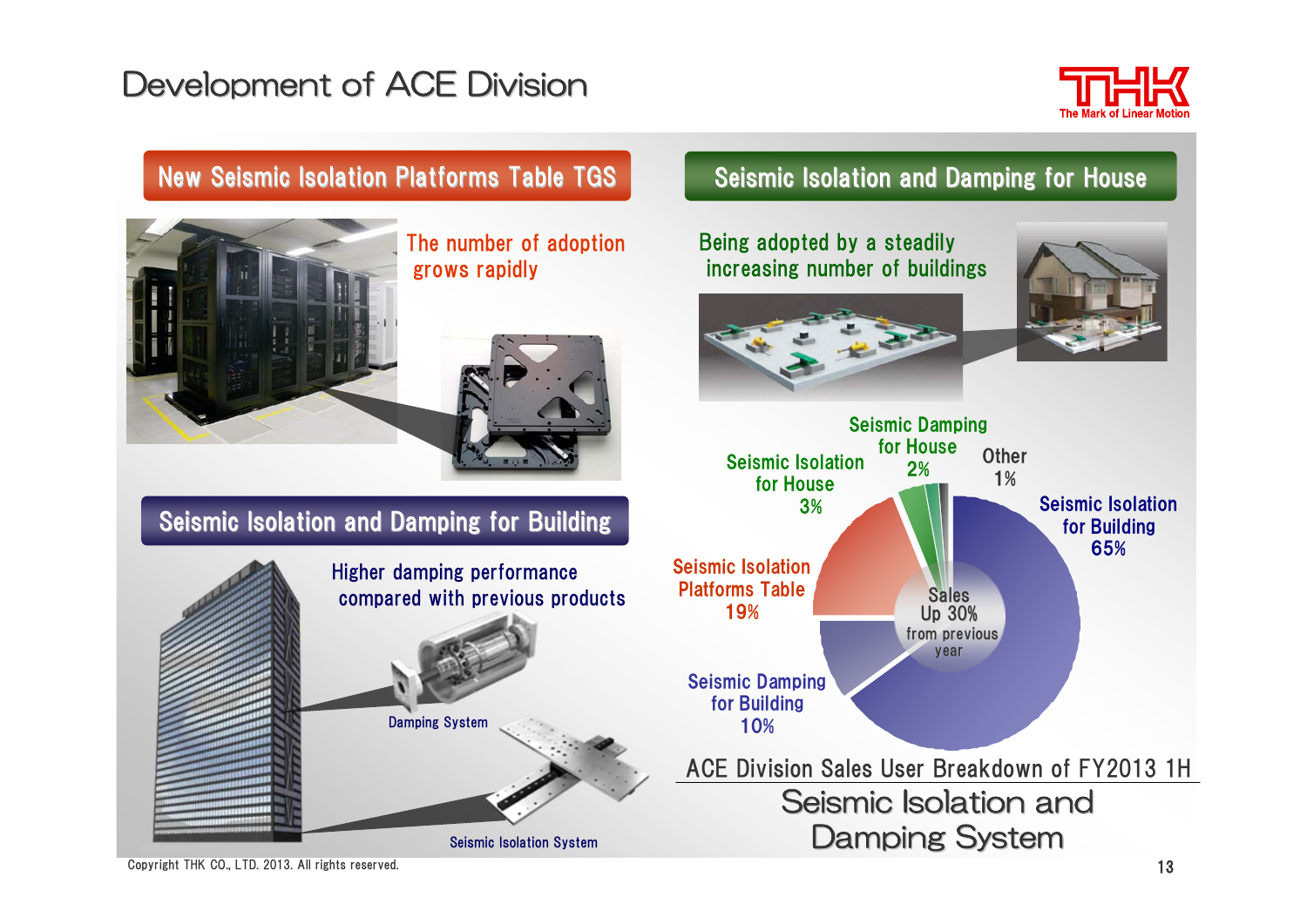

#### 5. Financial Forecast for Fiscal 2013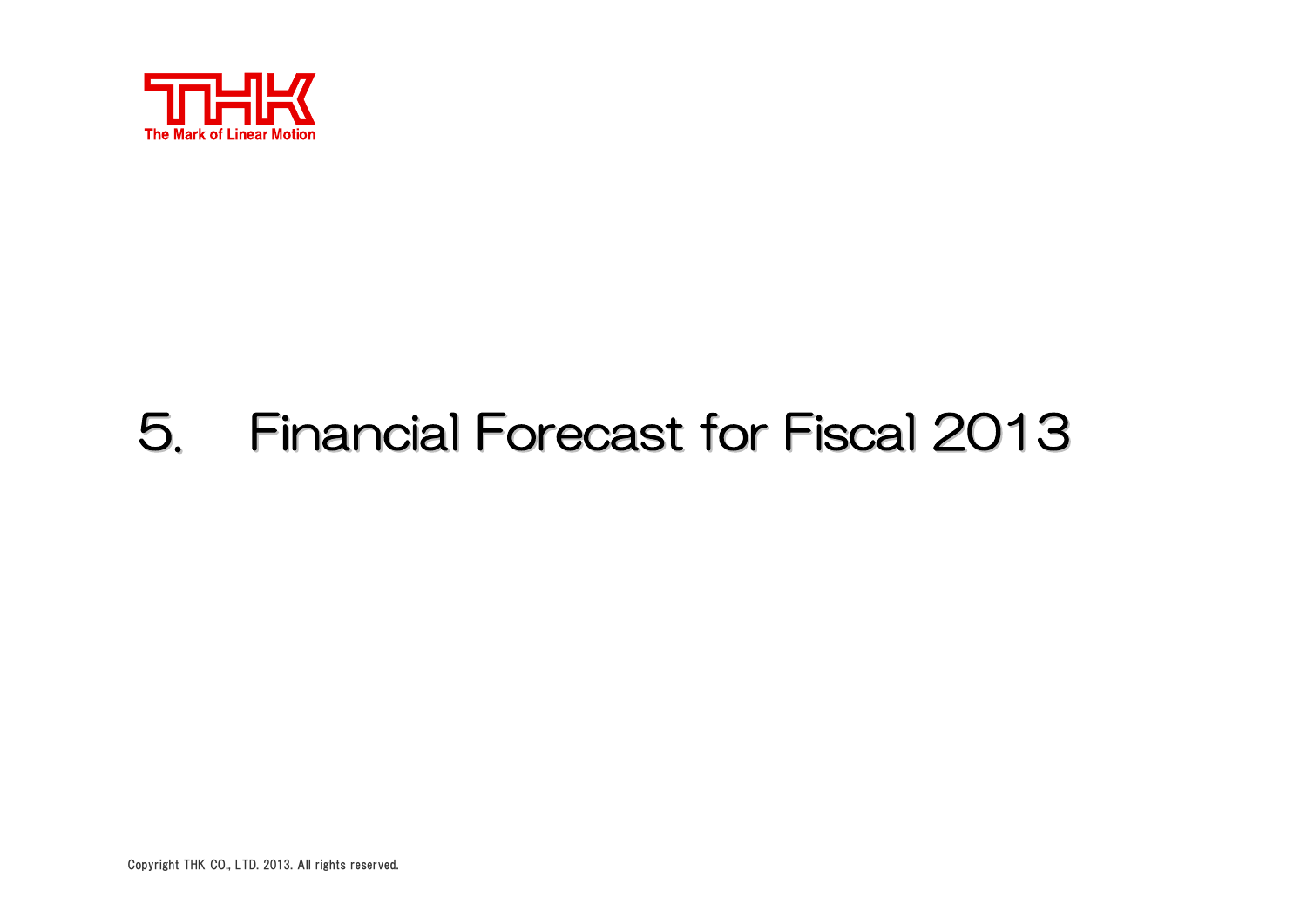# Orders Received by Region



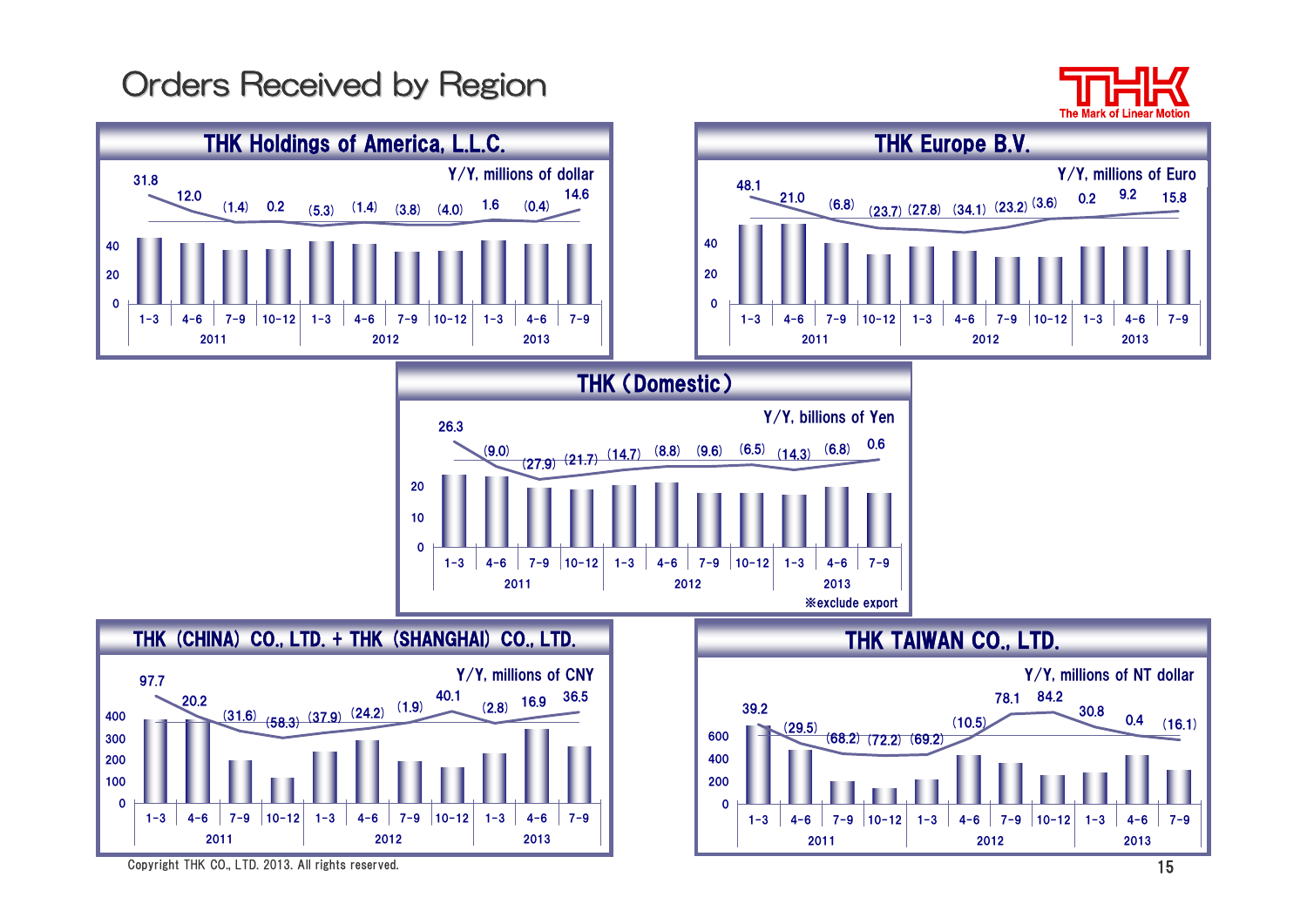

|                     |     | 2014.3 FY  | 2014.3 1H | 2013.3 FY |
|---------------------|-----|------------|-----------|-----------|
|                     |     | (Forecast) | (Result)  | (Result)  |
| <b>Net Sales</b>    |     | 190,000    | 89,099    | 168,366   |
|                     | Y/Y | $+12.8%$   | $+1.9%$   | $-14.5%$  |
| Operating<br>Income |     | 20,000     | 7,486     | 11,692    |
|                     | Y/Y | +71.0%     | $+2.1%$   | $-40.8%$  |
| Ordinary<br>Income  |     | 20,800     | 10,897    | 14,765    |
|                     | Y/Y | +40.9%     | +97.0%    | $-22.6%$  |
| Net Income          |     | 14,200     | 7,128     | 9,808     |
|                     | Y/Y | +44.8%     | +90.5%    | $-22.4%$  |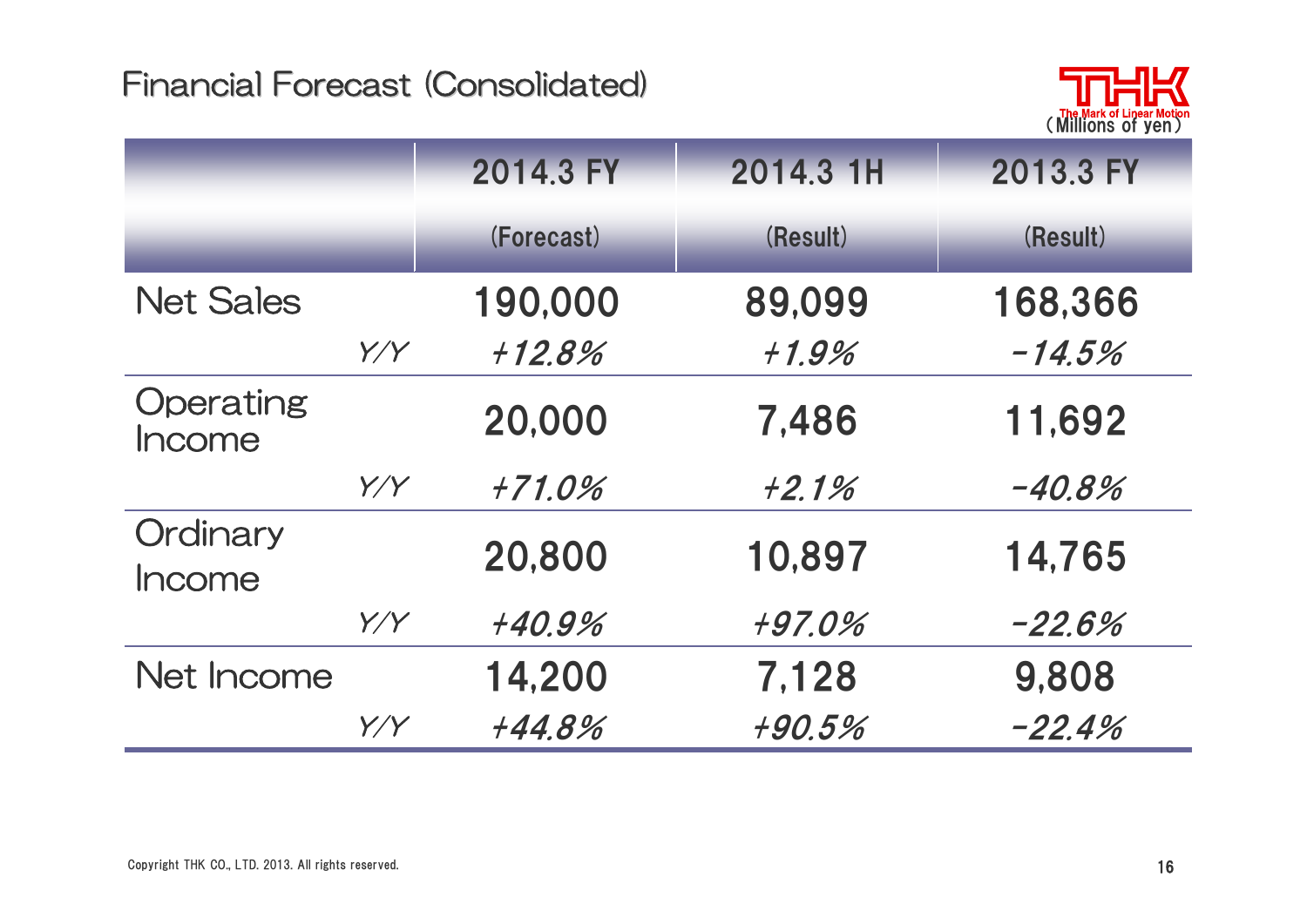

|                     |     | 2014.3 FY  | 2014.3 1H | 2013.3 FY |
|---------------------|-----|------------|-----------|-----------|
|                     |     | (Forecast) | (Result)  | (Result)  |
| <b>Net Sales</b>    |     | 115,000    | 54,894    | 104,567   |
|                     | Y/Y | $+10.0\%$  | $-0.7%$   | $-19.6%$  |
| <b>Domestic</b>     |     | 80,200     | 36,499    | 75,438    |
|                     | Y/Y | $+6.3%$    | $-8.6%$   | $-15.0\%$ |
| Operating<br>Income |     | 13,700     | 5,519     | 9,825     |
|                     | Y/Y | +39.4%     | $+13.9%$  | $-32.2\%$ |
| Ordinary<br>Income  |     | 15,400     | 8,636     | 12,053    |
|                     | Y/Y | +27.8%     | +195.2%   | $-10.1%$  |
| Net Income          |     | 10,600     | 5,796     | 8,018     |
|                     | Y/Y | +32.2%     | +191.0%   | $+0.8%$   |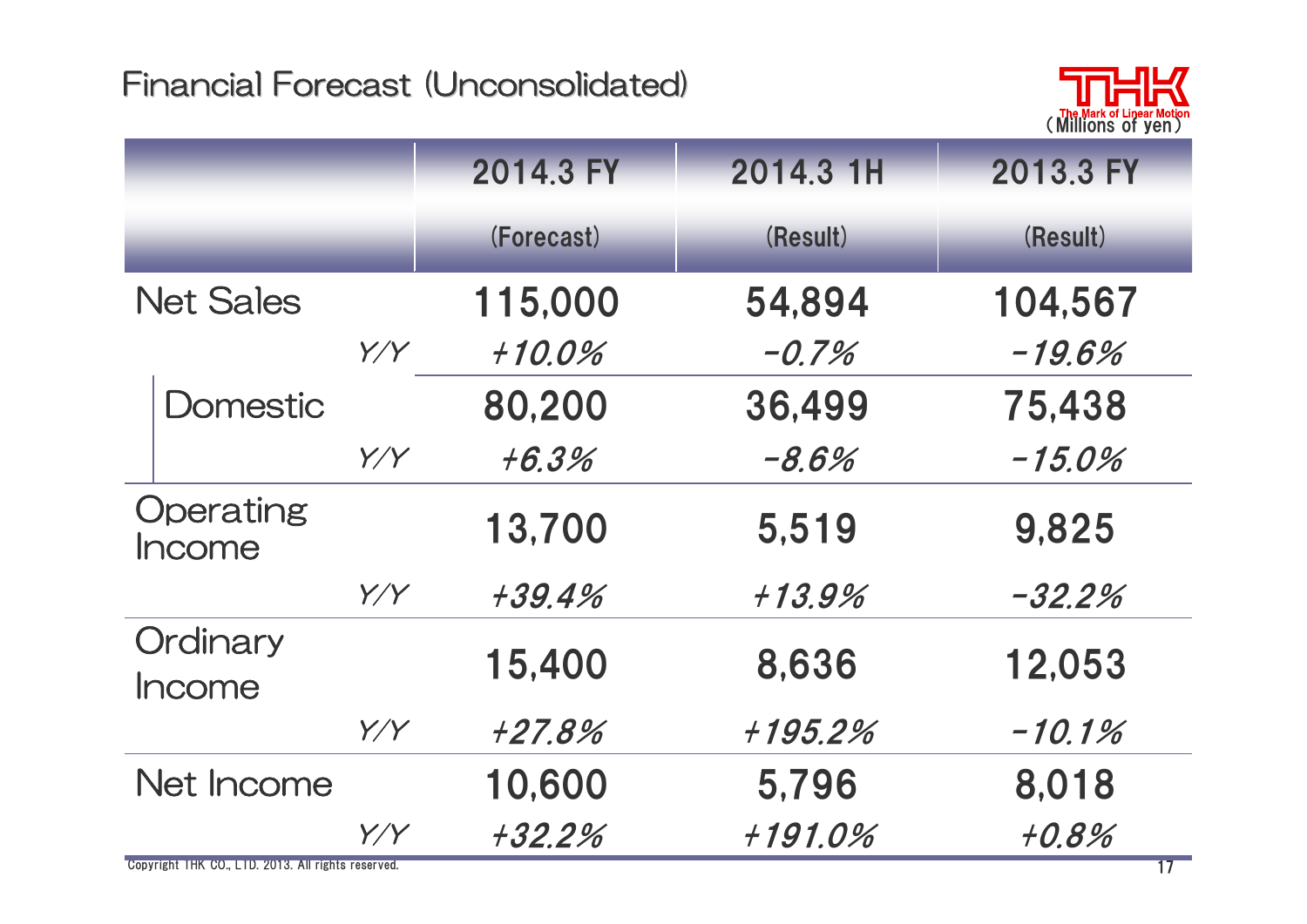Support Statement -Trends in orders, sales and backlog (domestic unconsolidated unconsolidated) **–**